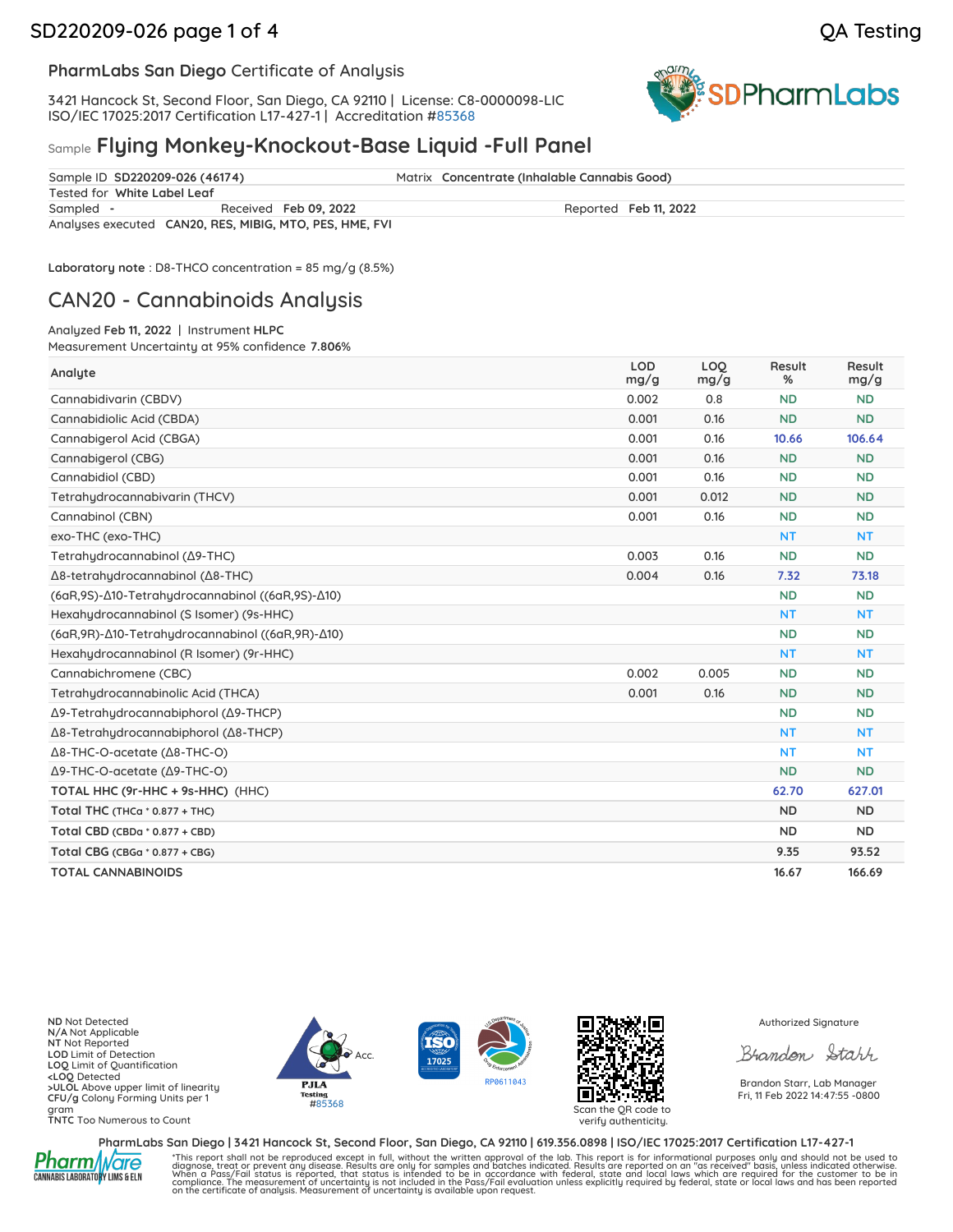# SD220209-026 page 2 of 4 QA Testing

**Laboratory note** : D8-THCO concentration = 85 mg/g (8.5%)

# HME - Heavy Metals Detection Analysis

Analyzed **Feb 10, 2022** | Instrument **ICP/MSMS** | Method **SOP-005**

| Analyte      | LOD<br>ug/g | LOQ<br>ug/g | Result<br>ug/g | Limit<br>ug/g | Analyte      | LOD<br>ug/g | LOQ<br>ug/g | Result<br>ug/g | Limit<br>ug/g |
|--------------|-------------|-------------|----------------|---------------|--------------|-------------|-------------|----------------|---------------|
| Arsenic (As) | 0.0002      | 0.05        | <b>ND</b>      | 0.2           | Cadmium (Cd) | $3.0e-05$   | 0.05        | <b>ND</b>      | 0.2           |
| Mercury (Hg) | 1.0e-05     | 0.01        | <b>ND</b>      |               | Lead (Pb)    | $1.0e-05$   | 0.125       | <b>ND</b>      | 0.5           |

**Laboratory note** : D8-THCO concentration = 85 mg/g (8.5%)

# MIBIG - Microbial Testing Analysis

Analyzed **Feb 11, 2022** | Instrument **qPCR and/or Plating** | Method **SOP-007**

| Analyte                                | Result<br>CFU/q | Limit | Analyte                           | Result<br>CFU/q | Limit         |
|----------------------------------------|-----------------|-------|-----------------------------------|-----------------|---------------|
| Shiga toxin-producing Escherichia Coli | <b>ND</b>       |       | ND per 1 gram Salmonella spp.     | <b>ND</b>       | ND per 1 gram |
| Aspergillus fumigatus                  | <b>ND</b>       |       | ND per 1 gram Aspergillus flavus  | <b>ND</b>       | ND per 1 gram |
| Aspergillus niger                      | <b>ND</b>       |       | ND per 1 gram Aspergillus terreus | <b>ND</b>       | ND per 1 gram |

**Laboratory note** : D8-THCO concentration = 85 mg/g (8.5%)

# MTO - Mycotoxin Testing Analysis

Analyzed **Feb 10, 2022** | Instrument **LC/MSMS** | Method **SOP-004**

| Analyte      | LOD<br>ug/kg ug/kg | <b>LOO</b> | Result<br>$ug/kg$ (ppb) |    | Limit<br>ug/kg Analyte | LOD.<br>ug/kg ug/kg | <b>LOO</b> | Result<br>$ug/kg$ (ppb) | Limit<br>ug/kg |
|--------------|--------------------|------------|-------------------------|----|------------------------|---------------------|------------|-------------------------|----------------|
| Ochratoxin A |                    | 20.0       | ND                      | 20 | Aflatoxin B1           | 2.5                 | 5.0        | ND                      |                |
| Aflatoxin B2 | 2.5                | 5.0        | <b>ND</b>               |    | Aflatoxin G1           | 2.5                 | 5.0        | <b>ND</b>               |                |
| Aflatoxin G2 |                    | 5.0        | ND                      |    | Total Aflatoxins       | 10.0                | 20.0       | ND                      | 20             |

**Laboratory note** : D8-THCO concentration = 85 mg/g (8.5%)

**ND** Not Detected **N/A** Not Applicable **NT** Not Reported **LOD** Limit of Detection **LOQ** Limit of Quantification **<LOQ** Detected **>ULOL** Above upper limit of linearity **CFU/g** Colony Forming Units per 1 gram **TNTC** Too Numerous to Count







verify authenticity.

Authorized Signature

Brandon Starr

Brandon Starr, Lab Manager Fri, 11 Feb 2022 14:47:55 -0800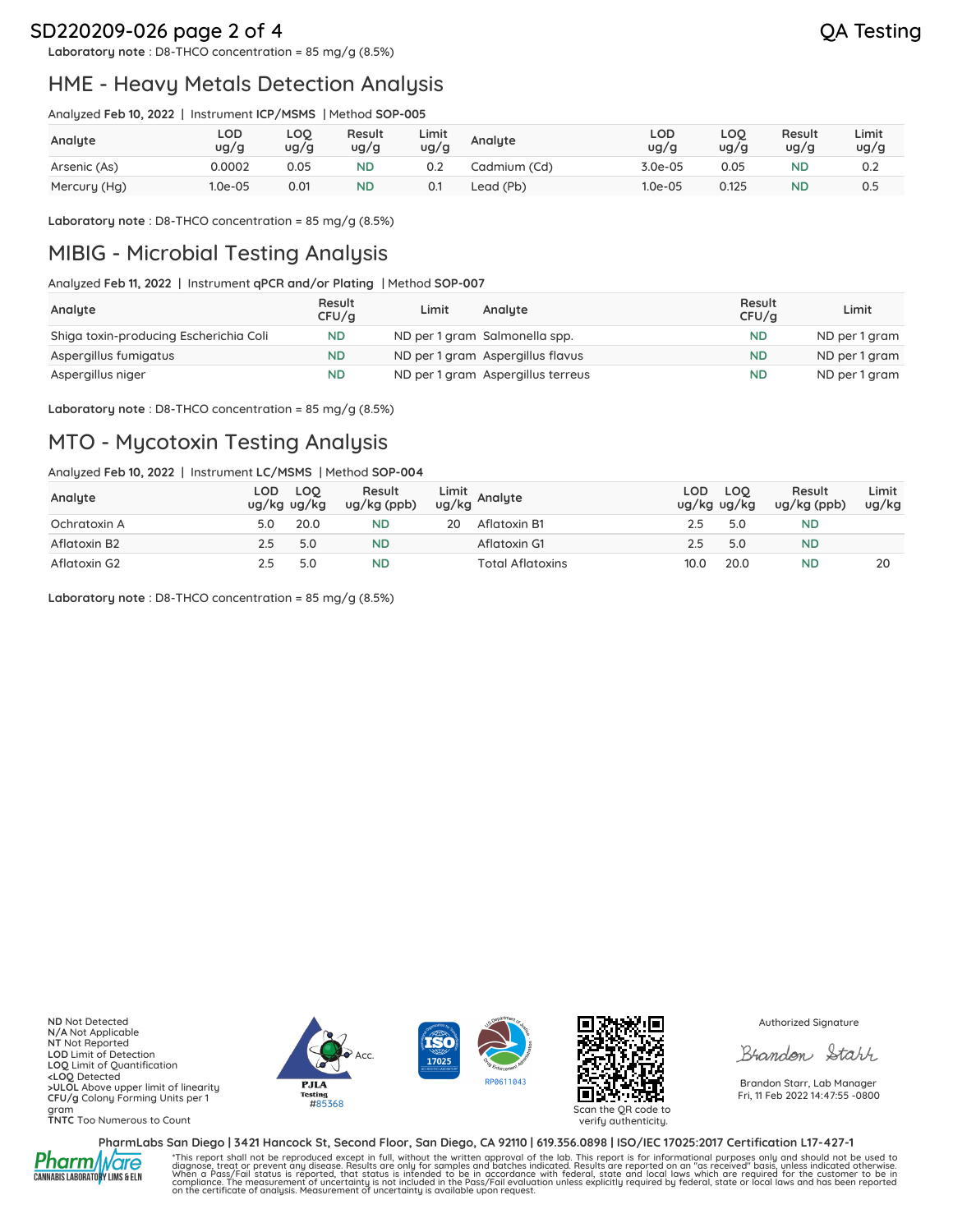# PES - Pesticides Screening Analysis

Analyzed **Feb 10, 2022** | Instrument **LC/MSMS GC/MSMS** | Method **SOP-003**

| Analyte                 | <b>LOD</b><br>ug/g | LOO<br>ug/g | Result<br>ug/g | Limit<br>ug/g  | Analyte                 | <b>LOD</b><br>ug/g | LOO<br>ug/g | Result<br>ug/g | Limit<br>ug/g  |
|-------------------------|--------------------|-------------|----------------|----------------|-------------------------|--------------------|-------------|----------------|----------------|
| Aldicarb                | 0.0078             | 0.02        | <b>ND</b>      | 0.0078         | Carbofuran              | 0.01               | 0.02        | <b>ND</b>      | 0.01           |
| Dimethoate              | 0.01               | 0.02        | <b>ND</b>      | 0.01           | Etofenprox              | 0.02               | 0.1         | <b>ND</b>      | 0.02           |
| Fenoxycarb              | 0.01               | 0.02        | <b>ND</b>      | 0.01           | Thiachloprid            | 0.01               | 0.02        | <b>ND</b>      | 0.01           |
| Daminozide              | 0.01               | 0.03        | <b>ND</b>      | 0.01           | <b>Dichlorvos</b>       | 0.02               | 0.07        | <b>ND</b>      | 0.02           |
| Imazalil                | 0.02               | 0.07        | <b>ND</b>      | 0.02           | Methiocarb              | 0.01               | 0.02        | <b>ND</b>      | 0.01           |
| Spiroxamine             | 0.01               | 0.02        | <b>ND</b>      | 0.01           | Coumaphos               | 0.01               | 0.02        | <b>ND</b>      | 0.01           |
| Fipronil                | 0.01               | 0.1         | <b>ND</b>      | 0.01           | Paclobutrazol           | 0.01               | 0.03        | <b>ND</b>      | 0.01           |
| Chlorpyrifos            | 0.01               | 0.04        | <b>ND</b>      | 0.01           | Ethoprophos (Prophos)   | 0.01               | 0.02        | <b>ND</b>      | 0.01           |
| Baygon (Propoxur)       | 0.01               | 0.02        | <b>ND</b>      | 0.01           | Chlordane               | 0.04               | 0.1         | <b>ND</b>      | 0.04           |
| Chlorfenapyr            | 0.03               | 0.1         | <b>ND</b>      | 0.03           | <b>Methyl Parathion</b> | 0.02               | 0.1         | <b>ND</b>      | 0.02           |
| Mevinphos               | 0.03               | 0.08        | <b>ND</b>      | 0.03           | Abamectin               | 0.03               | 0.08        | <b>ND</b>      | 0.1            |
| Acephate                | 0.02               | 0.05        | <b>ND</b>      | 0.1            | Acetamiprid             | 0.01               | 0.05        | <b>ND</b>      | 0.1            |
| Azoxustrobin            | 0.01               | 0.02        | <b>ND</b>      | 0.1            | <b>Bifenazate</b>       | 0.01               | 0.05        | <b>ND</b>      | 0.1            |
| Bifenthrin              | 0.02               | 0.35        | <b>ND</b>      | 3              | <b>Boscalid</b>         | 0.01               | 0.03        | <b>ND</b>      | 0.1            |
| Carbaryl                | 0.01               | 0.02        | <b>ND</b>      | 0.5            | Chlorantraniliprole     | 0.01               | 0.04        | <b>ND</b>      | 10             |
| Clofentezine            | 0.01               | 0.03        | <b>ND</b>      | 0.1            | Diazinon                | 0.01               | 0.02        | <b>ND</b>      | 0.1            |
| Dimethomorph            | 0.02               | 0.06        | <b>ND</b>      | $\overline{2}$ | Etoxazole               | 0.01               | 0.05        | <b>ND</b>      | 0.1            |
| Fenpyroximate           | 0.02               | 0.1         | <b>ND</b>      | 0.1            | Flonicamid              | 0.01               | 0.02        | <b>ND</b>      | 0.1            |
| Fludioxonil             | 0.01               | 0.05        | <b>ND</b>      | 0.1            | Hexythiazox             | 0.01               | 0.03        | <b>ND</b>      | 0.1            |
| Imidacloprid            | 0.01               | 0.05        | <b>ND</b>      | 5              | Kresoxim-methul         | 0.01               | 0.03        | <b>ND</b>      | 0.1            |
| Malathion               | 0.01               | 0.05        | <b>ND</b>      | 0.5            | Metalaxyl               | 0.01               | 0.02        | <b>ND</b>      | $\overline{2}$ |
| Methomyl                | 0.02               | 0.05        | <b>ND</b>      | $\mathbf{1}$   | Myclobutanil            | 0.02               | 0.07        | <b>ND</b>      | 0.1            |
| Naled                   | 0.01               | 0.02        | <b>ND</b>      | 0.1            | Oxamyl                  | 0.01               | 0.02        | <b>ND</b>      | 0.5            |
| Permethrin              | 0.01               | 0.02        | <b>ND</b>      | 0.5            | Phosmet                 | 0.01               | 0.02        | <b>ND</b>      | 0.1            |
| Piperonyl Butoxide      | 0.02               | 0.06        | <b>ND</b>      | 3              | Propiconazole           | 0.03               | 0.08        | <b>ND</b>      | 0.1            |
| Prallethrin             | 0.02               | 0.05        | <b>ND</b>      | 0.1            | Pyrethrin               | 0.05               | 0.41        | <b>ND</b>      | 0.5            |
| Puridaben               | 0.02               | 0.07        | <b>ND</b>      | 0.1            | Spinosad A              | 0.01               | 0.05        | <b>ND</b>      | 0.1            |
| Spinosad D              | 0.01               | 0.05        | <b>ND</b>      | 0.1            | Spiromesifen            | 0.02               | 0.06        | <b>ND</b>      | 0.1            |
| Spirotetramat           | 0.01               | 0.02        | <b>ND</b>      | 0.1            | Tebuconazole            | 0.01               | 0.02        | <b>ND</b>      | 0.1            |
| Thiamethoxam            | 0.01               | 0.02        | <b>ND</b>      | 5              | Trifloxystrobin         | 0.01               | 0.02        | <b>ND</b>      | 0.1            |
| Acequinocyl             | 0.02               | 0.09        | <b>ND</b>      | 0.1            | Captan                  | 0.01               | 0.02        | <b>ND</b>      | 0.7            |
| Cypermethrin            | 0.02               | 0.1         | <b>ND</b>      | 1              | Cyfluthrin              | 0.04               | 0.1         | <b>ND</b>      | $\overline{2}$ |
| Fenhexamid              | 0.02               | 0.07        | <b>ND</b>      | 0.1            | Spinetoram J.L          | 0.02               | 0.07        | <b>ND</b>      | 0.1            |
| Pentachloronitrobenzene | 0.01               | 0.1         | <b>ND</b>      | 0.1            |                         |                    |             |                |                |

**ND** Not Detected **N/A** Not Applicable **NT** Not Reported **LOD** Limit of Detection **LOQ** Limit of Quantification **<LOQ** Detected **>ULOL** Above upper limit of linearity **CFU/g** Colony Forming Units per 1 gram **TNTC** Too Numerous to Count







verify authenticity.

Authorized Signature

Brandon Starr

Brandon Starr, Lab Manager Fri, 11 Feb 2022 14:47:55 -0800